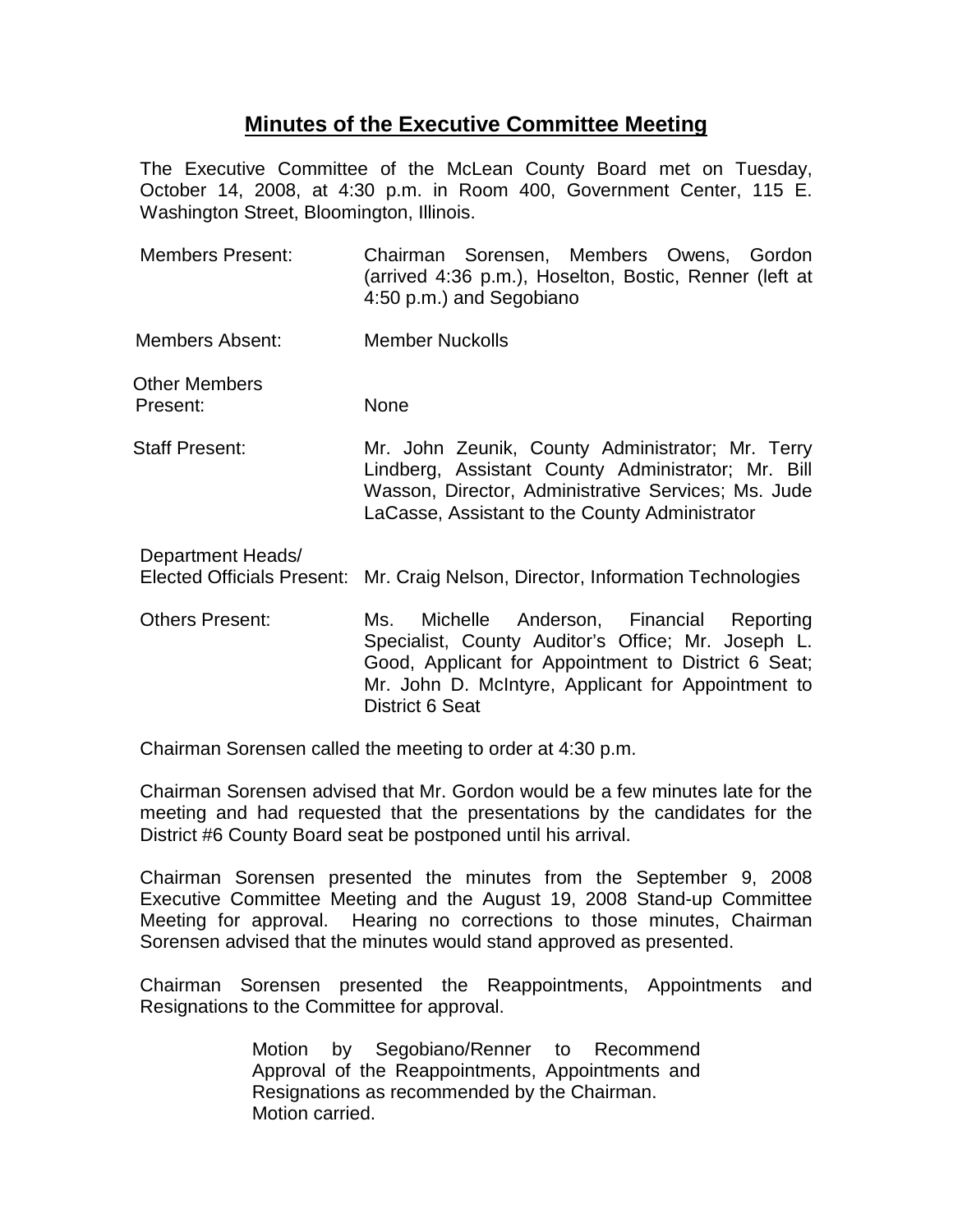Minutes of the Executive Committee October 14, 2008 Page Two

Mr. Owens stated that he appreciated the opportunity that the County has allowed him to serve on the Board of the Mid-Central Community Action, Inc. He noted that the Board is term limited and he cannot be reappointed. Mr. Owens reported that Mid-Central Community Action has made great strides in the past eight years and it is doing wonderful work in the community.

Chairman Sorensen presented a request for approval of an Emergency Appropriation Ordinance Amending the McLean County Fiscal Year 2008 Combined Annual Appropriation and Budget Ordinance, General Fund 0001, County Board Department 0001.

> Motion by Segobiano/Renner to Recommend Approval of an Emergency Appropriation Ordinance Amending the McLean County Fiscal Year 2008 Combined Annual Appropriation and Budget Ordinance, General Fund 0001, County Board Department 0001. Motion carried.

Chairman Sorensen presented a request for approval of a Proclamation declaring November 19, 2008 as GIS Day 2008.

> Motion by Owens/Bostic to Recommend Approval of a Proclamation Declaring November 19, 2008 as GIS Day 2008. Motion carried.

Mr. Ben Owens, Vice Chairman, Finance Committee, presented a request for approval of an Emergency Appropriation Ordinance Amending the McLean County Fiscal Year 2008 Combined Annual Appropriation and Budget Ordinance, General Fund 0001 – County Clerk's Office 0005.

> Motion by Owens/Renner to Recommend Approval of an Emergency Appropriation Ordinance Amending the McLean County Fiscal Year 2008 Combined Annual Appropriation and Budget Ordinance, General Fund 0001 – County Clerk's Office 0005. Motion carried.

Chairman Sorensen asked if there were any questions or observations. Hearing none, he thanked Mr. Owens.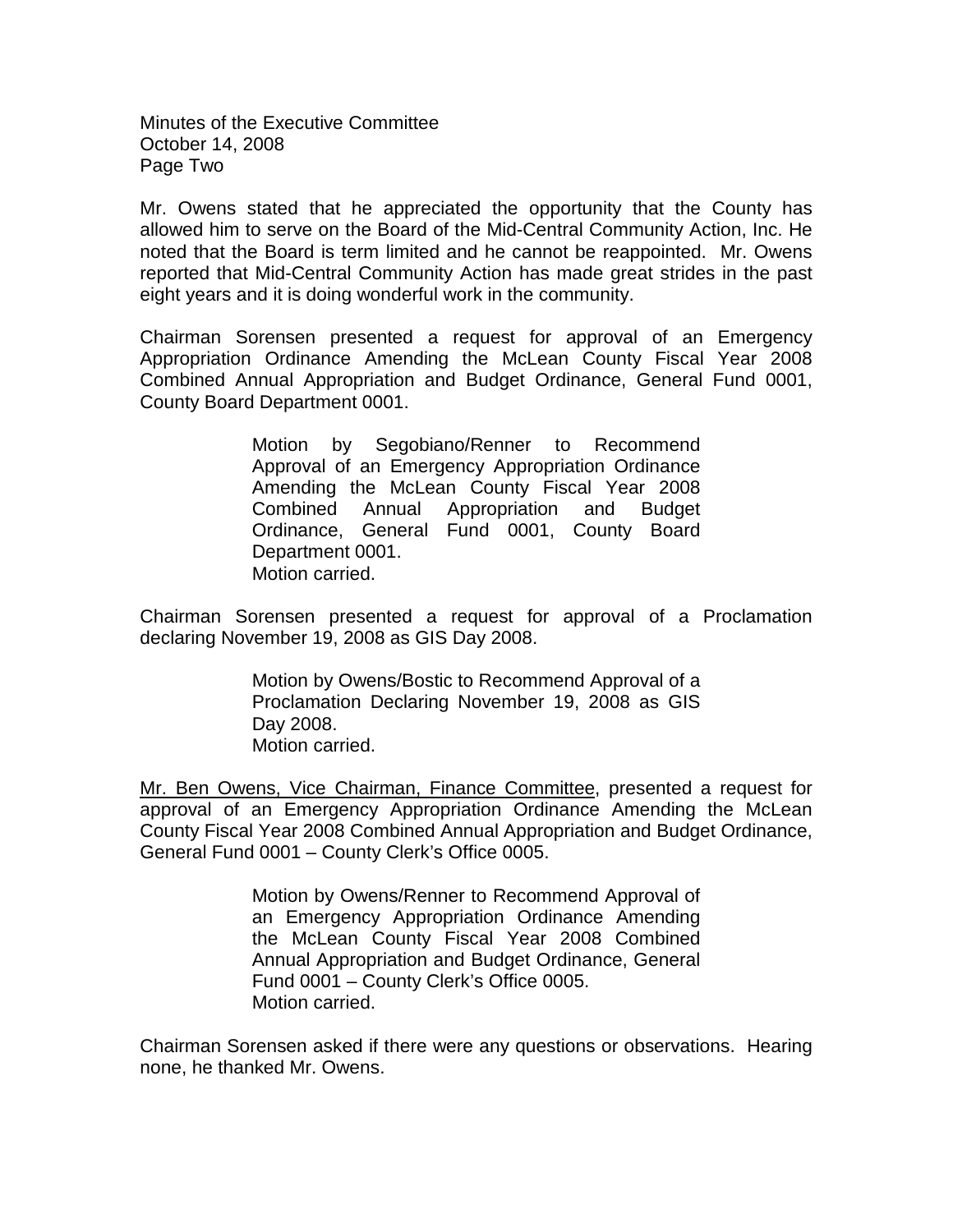Minutes of the Executive Committee October 14, 2008 Page Three

Mr. Tari Renner, Chairman, Justice Committee, presented a request for approval to accept a grant in the amount of \$333,002.00 from the Department of Justice for the McLean County Drug Court for Court Services Department.

> Motion by Renner/Segobiano to Recommend Approval to accept a Grant in the amount of \$333,002.00 from the Department of Justice for the McLean County Drug Court for Court Services Department. Motion carried.

Mr. Segobiano commented that the public should be made more aware of the accomplishments and positive effects that the Drug Court program is having on the citizens in the County.

Mr. Renner presented a request for Approval of an Intergovernmental Agreement between the City of Bloomington, the County of McLean and the Town of Normal Regulating the use by the County of McLean and the Town of Normal of the Police Shooting Range Facility of the City of Bloomington for the Sheriff's Department.

> Motion by Renner/Owens to Recommend Approval of the renewal of an Intergovernmental Agreement between the City of Bloomington, the County of McLean and the Town of Normal regulating the use by the County of McLean and the Town of Normal of the Police Shooting Range Facility of the City of Bloomington for the Sheriff's Department. Motion carried.

Mr. Renner announced that the Justice Committee will complete their budget reviews at the Justice Committee's November meeting, which has been moved to Tuesday, October  $28<sup>th</sup>$  to avoid holding a meeting on Election Day.

Chairman Sorensen asked if there were any questions. Hearing none, he thanked Mr. Renner.

Ms. Diane Bostic, Chairman, Property Committee, presented a request for approval of an Emergency Appropriation Ordinance Amending the McLean County Fiscal Year 2008 Combined Annual Appropriation and Budget Ordinance, General Fund 0001, Facilities Management Department 0041. She noted that this is for the repair of the Juvenile Detention Center exterior deck.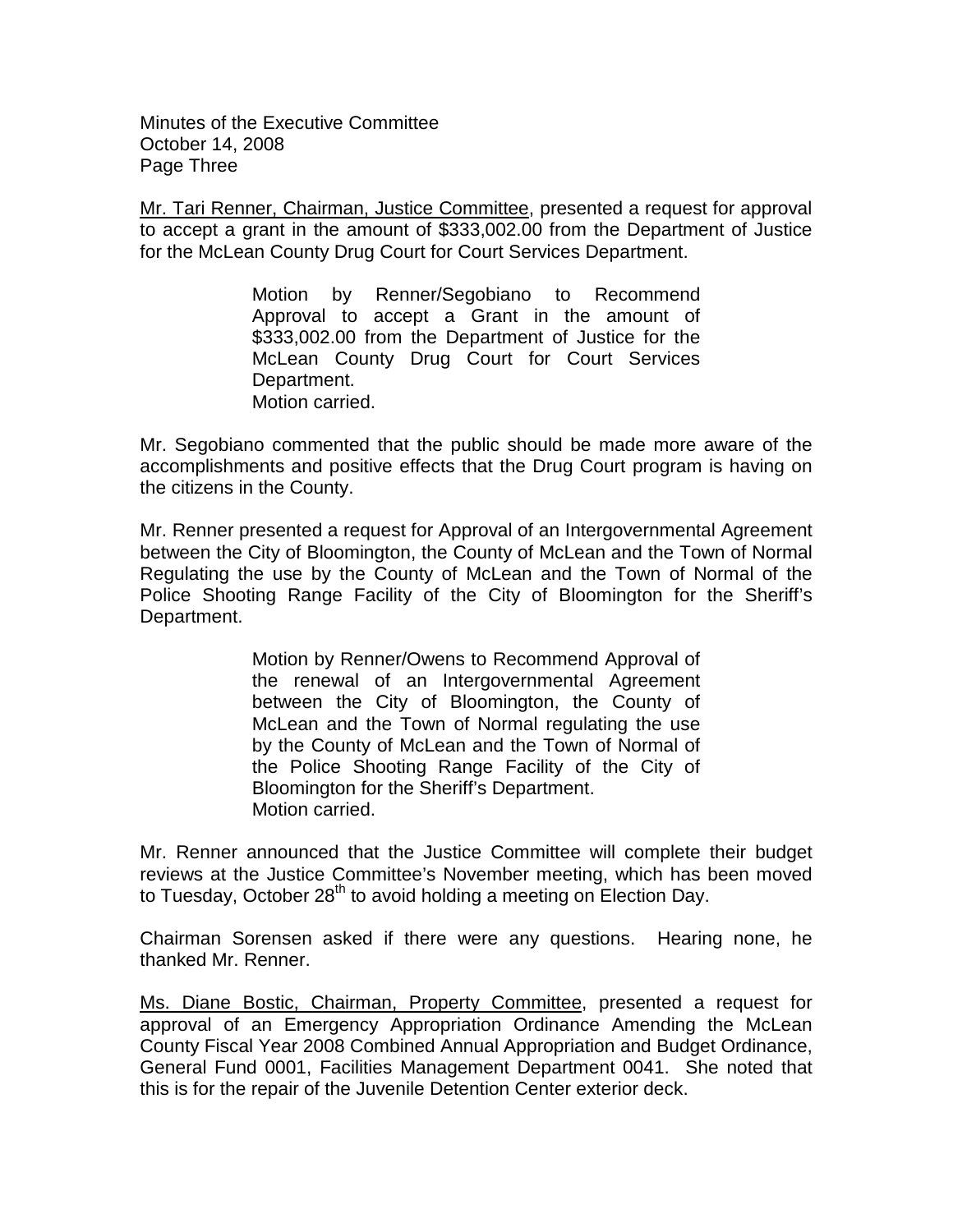Minutes of the Executive Committee October 14, 2008 Page Four

> Motion by Bostic/Owens to Recommend Approval of an Emergency Appropriation Ordinance Amending the McLean County Fiscal Year 2008 Combined Annual Appropriation and Budget Ordinance, General Fund 0001, Facilities Management Department 0041.

Mr. Hoselton asked what happens to the contingency funds of \$8,617.00 if they are not needed for the project. Mr. Zeunik replied that the funds go back into the Fund Balance for the General Fund.

Chairman Sorensen called for a vote on the Motion.

Motion carried.

Chairman Sorensen asked if there were any questions. Hearing none, he thanked Ms. Bostic.

Mr. George Gordon, Chairman, Land Use and Development Committee, reported that the Land Use and Development Committee brings no items for action to the Executive Committee.

Chairman Sorensen asked if there were any questions. Hearing none, he thanked Mr. Gordon.

Mr. Stan Hoselton, Chairman, Transportation Committee, presented a request for approval of an Emergency Appropriation Ordinance Amending the McLean County Fiscal Year 2008 Combined Annual Appropriation and Budget Ordinance, McLean County Highway Department Fund 0120, McLean County Highway Department 0055. He stated that this is \$1,000,000.00 that is being prepaid by the developer of the Wind Farm near Carlock.

> Motion by Hoselton/Segobiano to Recommend Approval of an Emergency Appropriation Ordinance Amending the McLean County Fiscal Year 2008 Combined Annual Appropriation and Budget Ordinance, McLean County Highway Department Fund 0120, McLean County Highway Department 0055. Motion carried.

Chairman Sorensen asked if there were any questions or comments. Hearing none, he thanked Mr. Hoselton.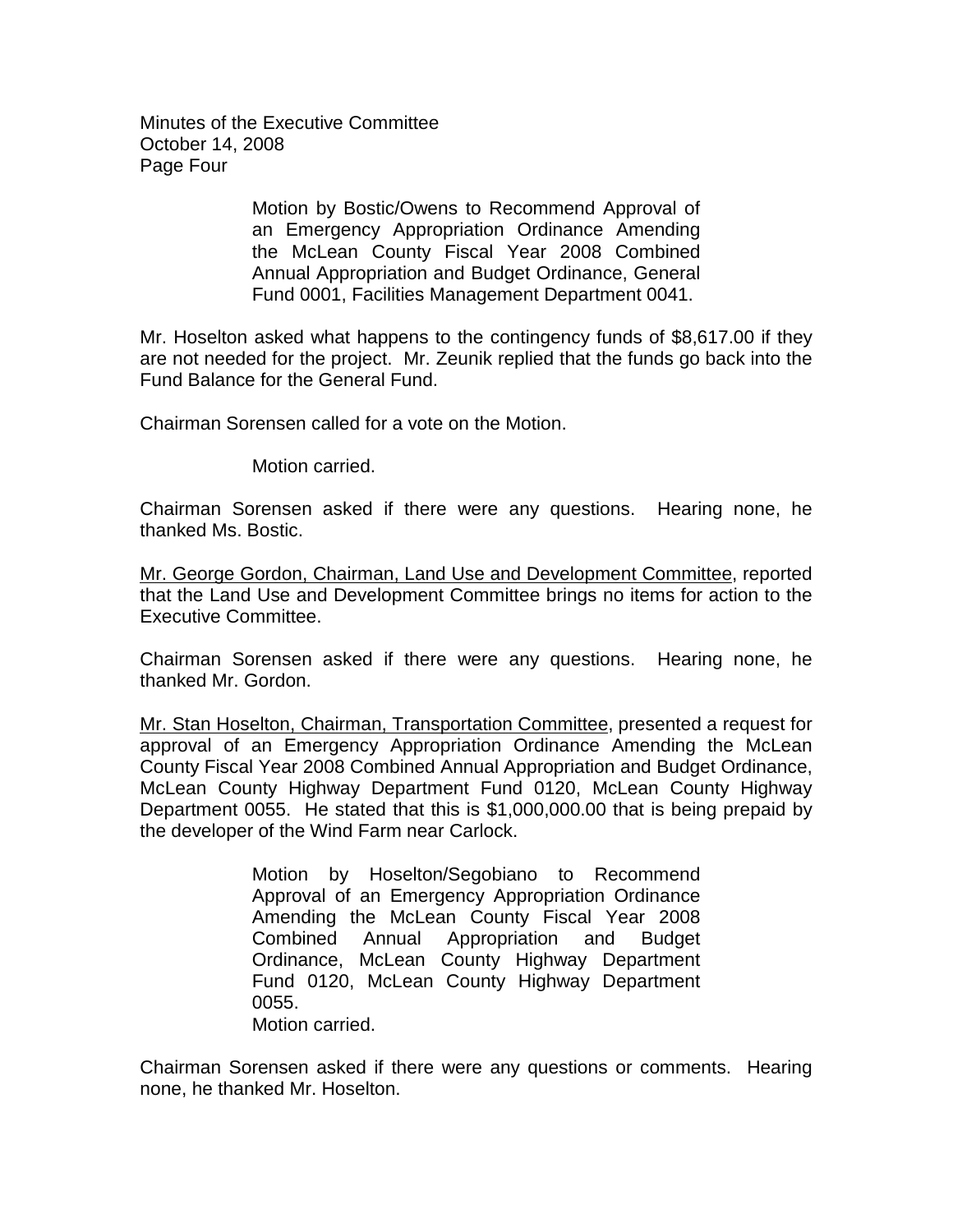Minutes of the Executive Committee October 14, 2008 Page Five

Chairman Sorensen advised that there are two candidates seeking the District #6 seat on the County Board. He announced that each candidate has an opportunity to introduce themselves to the Committee and provide a brief presentation, after which, members of the Committee may ask questions.

Mr. Joseph L. Good expressed his appreciation to the Committee for allowing him to speak. He indicated that he is a resident of Normal, Illinois, is married and has two children. Mr. Good noted that he has been attending Board meetings, and observed that the Board allocates money to different funds. He pointed out that, as a parent doling out money to children, he can attest to the challenge of making wise decisions.

Mr. Good advised that he works at Kongskilde Industries, where he is in involved in the purchasing and shipping of orders. He noted that Kongskilde Industries is located in sixteen Countries. Mr. Good stated that he coordinates shipments going from one place to another.

Mr. Good indicated that he worked in his family business for over 30 years, where he started at the bottom and advanced to Director of Marketing. He added that he has also worked with different government and law enforcement agencies.

Mr. Good announced that he ran for the District #6 position in 2004. He noted that he intended to run again this year, but learned that a seat may be opening and decided to seek the appointment to the vacant seat.

Mr. Good stated that he considers it a privilege to be here and to be considered for this position.

Chairman Sorensen asked if there were any questions or comments. Hearing none, he thanked Mr. Good.

Mr. John D. McIntyre introduced himself, noting that he appreciates the privilege to be here, again, as it has been a number of years since he was a Board member.

Mr. McIntyre advised that his family originally was from the Bellflower area and the Farmer City area. He indicated that he went to Illinois State University where he received a Bachelor's Degree, a Master's Degree in Guidance Counseling, and an Education Administrative Certificate.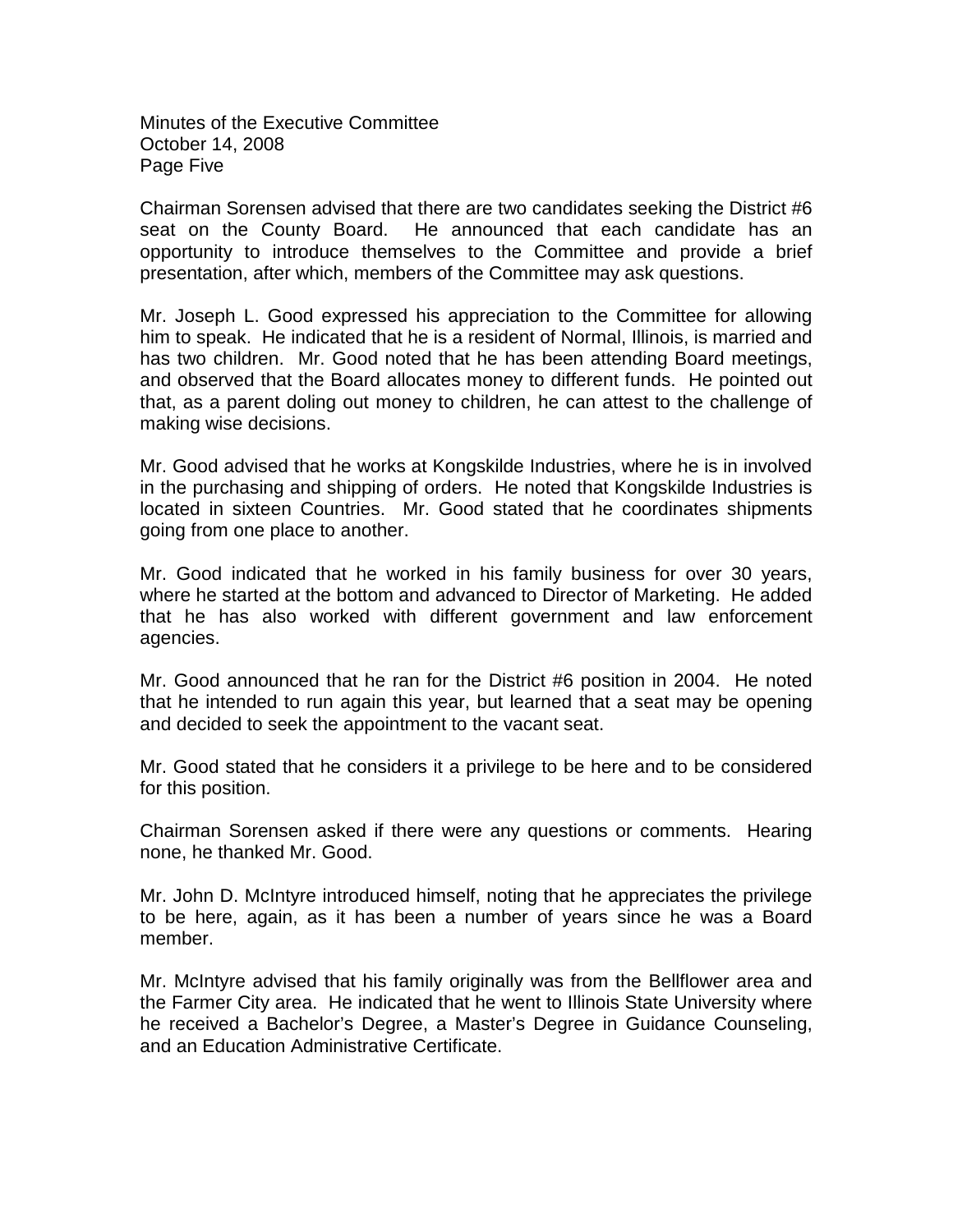Minutes of the Executive Committee October 14, 2008 Page Six

Mr. McIntyre stated that he has lived in District #6 for 34 years. He noted that he served as a teacher at El Paso High School, LeRoy High School, Epiphany School in Normal, Central Catholic High School and was principal at Colfax High School. Mr. McIntyre added that he coached football for 40 years.

Mr. McIntyre indicated that he had an insurance agency for nine years, with one office in Normal and one in Farmer City. He noted that he also ran detassling crews for 14 years in the southern part of the County. Mr. McIntyre concluded that he is familiar with the County from the rural areas to the city areas.

Mr. McIntyre advised that he and his wife, Lorraine, both retired from teaching a year ago. He stated that his wife taught at Unit 5 for a number of years. Mr. McIntyre indicated that they have three children, as follows:

- Daughter, Amy K. McIntyre-Herman received a B.S. at St. Mary's/Notre Dame; she is a Television Advertising Executive who lives in Chicago, Illinois; she has two children.
- $\triangleright$  Daughter, Kelly E. Muller received a B.S. from the University of Iowa; she is a Middle School Counselor, with two children and she resides in Charlotte, North Carolina.
- $\triangleright$  Son, Evan A. McIntyre received a B.S. from Purdue University and is a Claims Negotiator for State Farm Insurance in Winter Haven, Florida.

Mr. McIntyre noted that he was elected and served two times on the County Board. He pointed out that, when the County Board reorganized, the Board went from 27 members to 20 members. At that time, the Board members drew lots and Mr. McIntyre served only two years in his second term. Mr. McIntyre stated that he decided not to run for a third term as he was busy raising his family. He indicated that, now that he is retired, he has more time to devote as a Board member.

Mr. McIntyre stated that his tenure on the County Board was an experience that he enjoyed. He noted that he had many mentors and associates on the Board, including Mr. John Stevens, Mr. Duffy Bass, Mr. Evan Evans, Mr. Paul Segobiano and Mr. Gary Riss, former Chairman of the County Board. Mr. McIntyre indicated that he was encouraged to run for the Board the first time by Mr. Dale Dean, Rick Dean's uncle. Mr. McIntyre indicated that he served as Chairman of the Health Services Committee during his tenure as a member of the County Board.

Mr. McIntyre shared some philosophies he learned over the years as a Board member, including: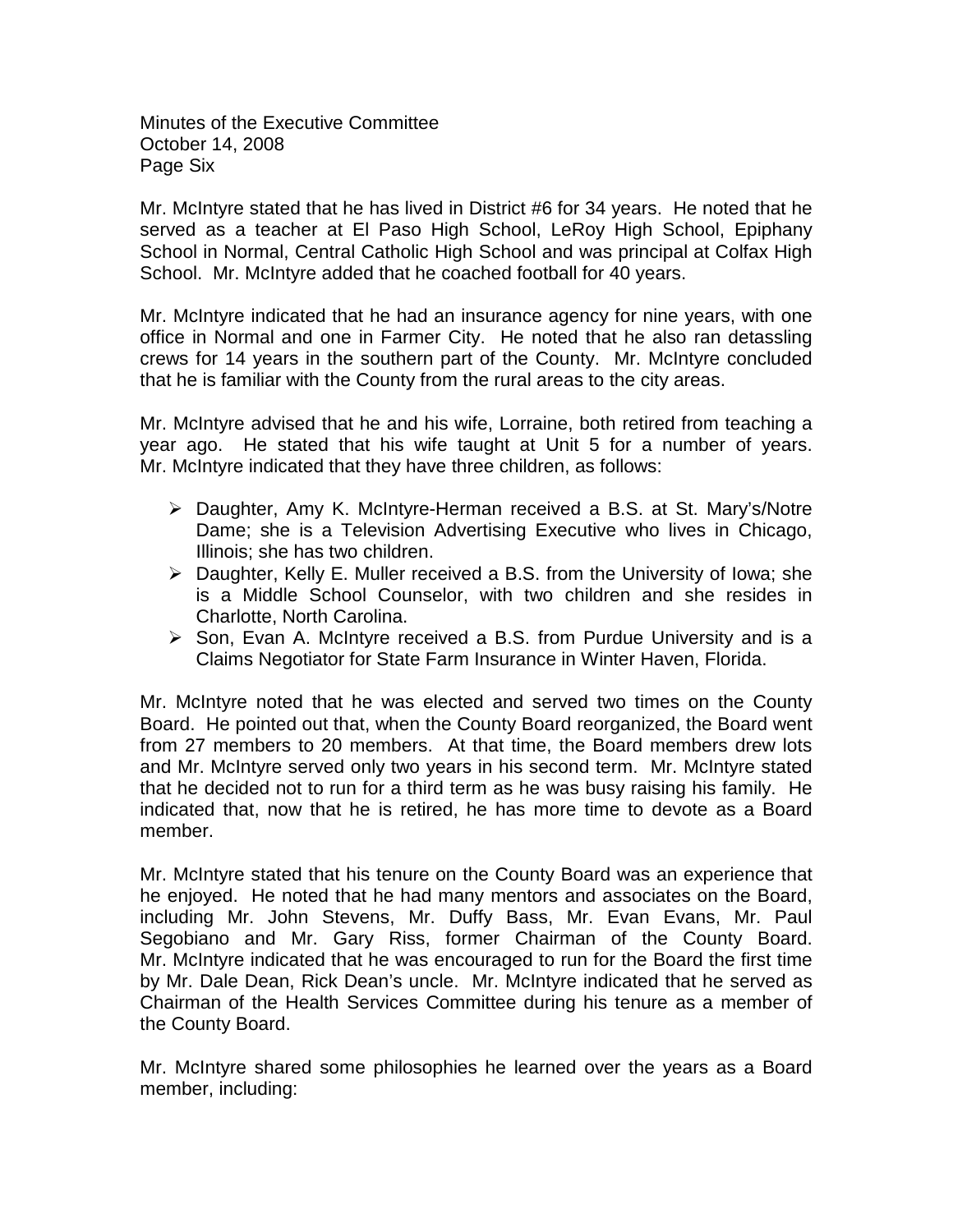Minutes of the Executive Committee October 14, 2008 Page Seven

- $\triangleright$  There are always two sides to every issue and you cannot form an opinion without looking at both sides;
- $\triangleright$  You must be a good listener to both sides of every issue;
- $\triangleright$  You must listen to your constituents because you are a representative for your constituents and not just for yourself.
- County Administrators are a good resource for guidance;
- $\triangleright$  No decision made by governing bodies is 100% correct; sometimes issues need to be readjusted as time goes on;
- $\triangleright$  The more prepared you are, the better chance you have of making the correct decision on an issue;
- $\triangleright$  It is necessary to make concessions occasionally;
- $\triangleright$  It is necessary to vote the facts and not just your emotions;
- $\triangleright$  Discussion and debate are part of the system and personal grudges should have no part in making decisions;

Mr. McIntyre thanked the Committee and noted that he appreciated the opportunity to speak today. He pledged his support to the County Board.

Chairman Sorensen asked if there were any questions or comments. Hearing none, he thanked Mr. McIntyre.

Chairman Sorensen stated that he will invite all of the members of the McLean County Board to review the resumes prior to the Board meeting and provide feedback to him before he makes his decision.

Mr. John Zeunik, County Administrator, advised that, at the October meeting, departmental budgets under the oversight of the Executive Committee are reviewed, namely Information Technologies and the County Administrator. In November, when the other Committees bring their recommended budgets to the Executive Committee for approval, the County Board's budget will be reviewed at that time. This includes the Property Tax Levy and the other large intergovernmental revenues.

Mr. Zeunik introduced the review of the Fiscal Year 2009 Recommended Budget for the departments that are under the oversight of the Executive Committee. He noted that Mr. Craig Nelson, Director, Information Technologies, was available to answer any questions and make comments.

**Information Technologies Department 0001-0043** can be found on pages 148- 152 of the FY'2008 Recommended Budget and pages 43-46 of the Summary in the Executive Committee Packet. Mr. Zeunik reported that there Revenue has decreased from \$128,858.00 in the FY'2008 Adopted Budget to \$100,992.00 in the FY'2009 Recommended Budget, which is a decrease of 21.63%.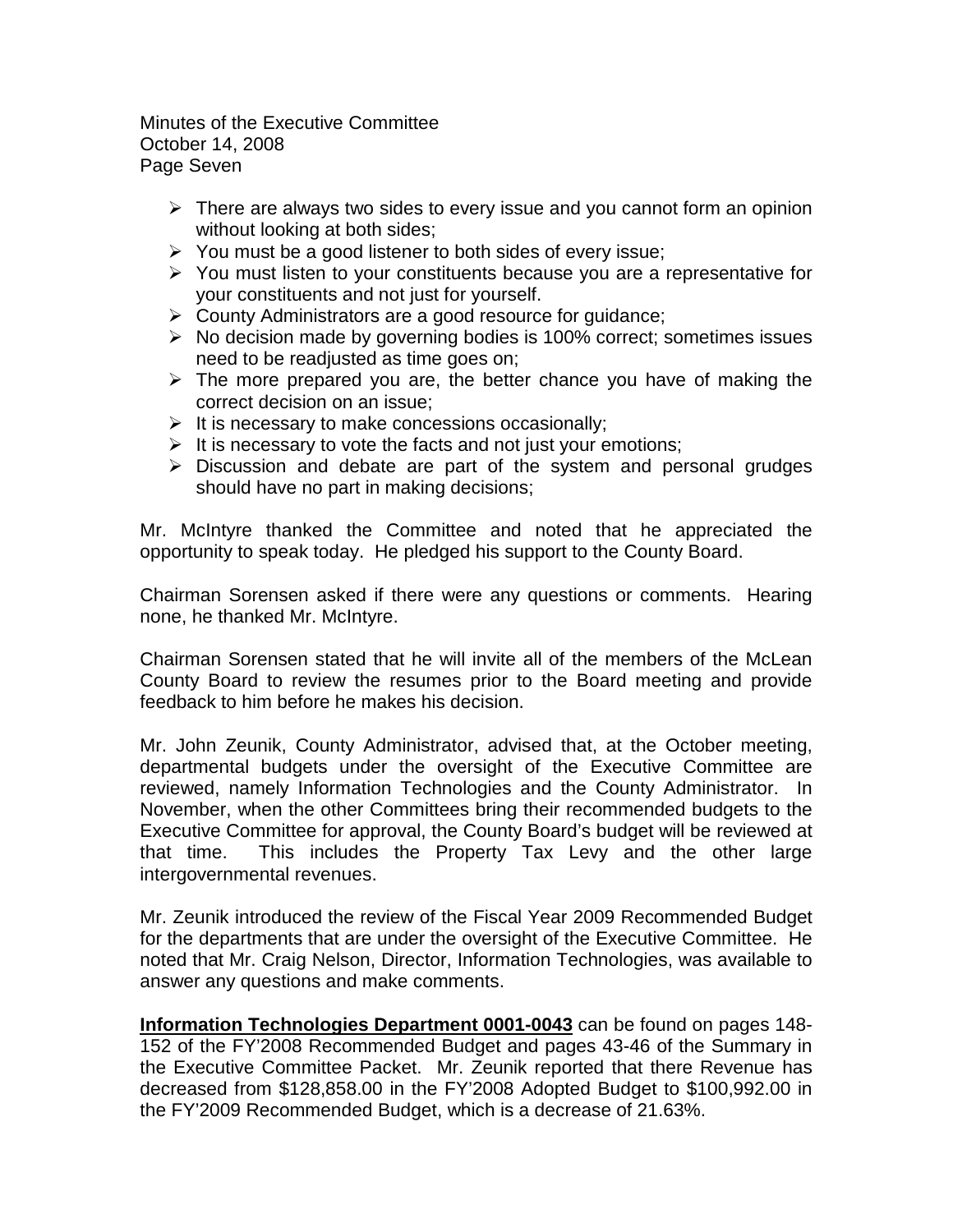Minutes of the Executive Committee October 14, 2008 Page Eight

Expenditures are \$1,753,020.00, which is an increase of 2.43% over the FY'2008 Adopted Budget.

Mr. Zeunik advised that the largest decrease in Revenue can be found in line item account 450.0011 Transfer from Other Funds, which has decreased from \$124,858.00 in the FY'2008 Adopted Budget to \$96,992.00 in the FY'2009 Recommended Budget. He explained that, in prior years, a transfer was available from the Recorder's Document Storage Fund 0137. There are no longer sufficient funds in the Recorder's Document Storage Fund to transfer funds to Information Technologies. The revenue generated by Information Technologies is transferred from the following Special Revenue Funds outside of the General Fund:

| $\triangleright$ From the Circuit Clerk's Court Automation Fund 0140 - | \$71,992.00 |
|------------------------------------------------------------------------|-------------|
| (For E*Justice Support)                                                |             |
| > From the County Collector's Automation Fund 0168 -                   | \$25,000.00 |
| (For New World Financial and DevNet Property)                          |             |
| Tax Support)                                                           |             |
|                                                                        |             |

TOTAL: \$96,992.00

Mr. Zeunik stated that, when the funds were available from the Recorder's Document Storage Fund, the funds went to support the County's GIS efforts.

Mr. Zeunik indicated that there is no change in the FTE Staffing level in the FY'2009 Recommended Budget.

Mr. Zeunik reported that line item account 410.0086 Reimbursement/Computer Services has been budgeted at \$4,000.00 in the FY'2009 Recommended Budget, which is the same amount approved in the FY'2008 Adopted Budget. The revenue received in this line item is primarily from services that are provided to the Health Department on a "fee for service" basis. Mr. Zeunik pointed out that if Information Technologies produces or generates a report in response to a Freedom of Information request, then Information Technologies is permitted to charge a fee for producing or generating the report.

Mr. Zeunik stated that, under Materials and Supplies, line item account 620.0002 Computer Hardware has decreased from \$26,000.00 in the FY'2008 Adopted Budget to \$19,500 in the FY'2009 Recommended Budget. This decrease is based on a review of last year's actual expenditures and the year-to-date expenditures as of the date the Recommended Budget was prepared. Mr. Zeunik noted that line item account 621.0001 Non-Major Equipment increased from \$5,237.00 to \$5,600.00. This increase is for the purchase of six staff chairs, storage shelving and filing cabinets.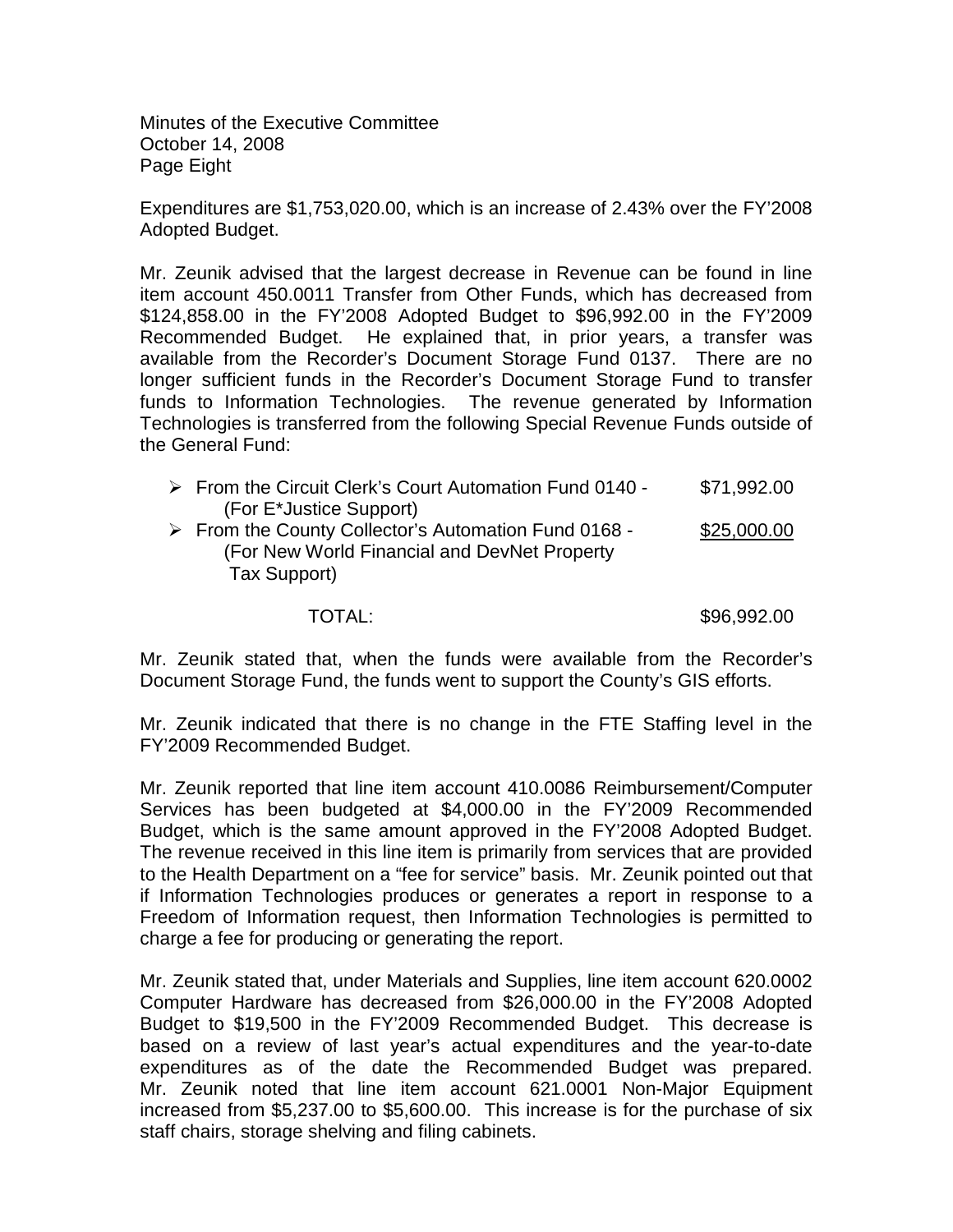Minutes of the Executive Committee October 14, 2008 Page Nine

Mr. Zeunik reported that, under Contractual Services, line item account 706.0001 Contract Services has increased from \$105,000.00 in the FY'2008 Adopted Budget to \$139,000.00 in the FY'2009 Recommended Budget. This line item account includes the following expenditures: \$8,000.00 for the annual maintenance expense for Geographic Information System (GIS); \$73,000.00 annual expense for DevNet Property Tax software; \$20,000.00 for E\*Justice contract work; \$18,000.00 for Disaster Recovery contract rental for off-site cage rental; and \$20,000.00 for miscellaneous Contract expenses.

Mr. Zeunik indicated that, under Capital Outlay, line item account 832.0002 Lease/Purchase – Office Equipment includes funding for the principal amount of the lease/purchase expense for the digital Copier. Line item account 833.0002 Purchase Computer Equipment includes funding for the following capital equipment purchases: computer workstations; wireless laptop computers - \$76,000.00; GPS device for the department - \$6,500.00. Line item account 850.0001 Capitalized assets includes funding for Core Switch - \$75,000.00; and Storage Area Network device for Disaster Recovery cage - \$40,000.00.

> Motion by Segobiano/Owens to recommend tentative approval of the Information Services Department (0001-0043) FY'2009 Recommended Budget as submitted. Motion carried.

**County Administrator's Office 0001-0002** can be found on pages 8-9 of the FY'2009 Recommended Budget and pages 47-49 of the Summary. Mr. Zeunik reported that the total expenses are \$559,273.00, which represents a 5.67% increase over FY'2008.

Mr. Zeunik reported that the significant increases in this budget are in the salary line and in the Fringe Benefit line. He explained that the position of Director of Administrative Services has been annualized in the FY'2009 Recommended Budget. Mr. Zeunik noted that this position was not budgeted for the entirety of 2008 because of the transition that occurred during FY'2008. Under the Employee Medical Life Insurance, the employer's cost for health insurance has increased from \$3,400.00 per FTE in the FY'2008 Adopted Budget to \$3,800.00 per FTE in the FY'2009 Recommended Budget.

Mr. Zeunik stated that there is no change in the staffing level in the FY'2009 Recommended Budget.

Mr. Zeunik indicated that Materials and Supplies have been budgeted at the same level as in the FY'2008 Adopted Budget. Other highlights include: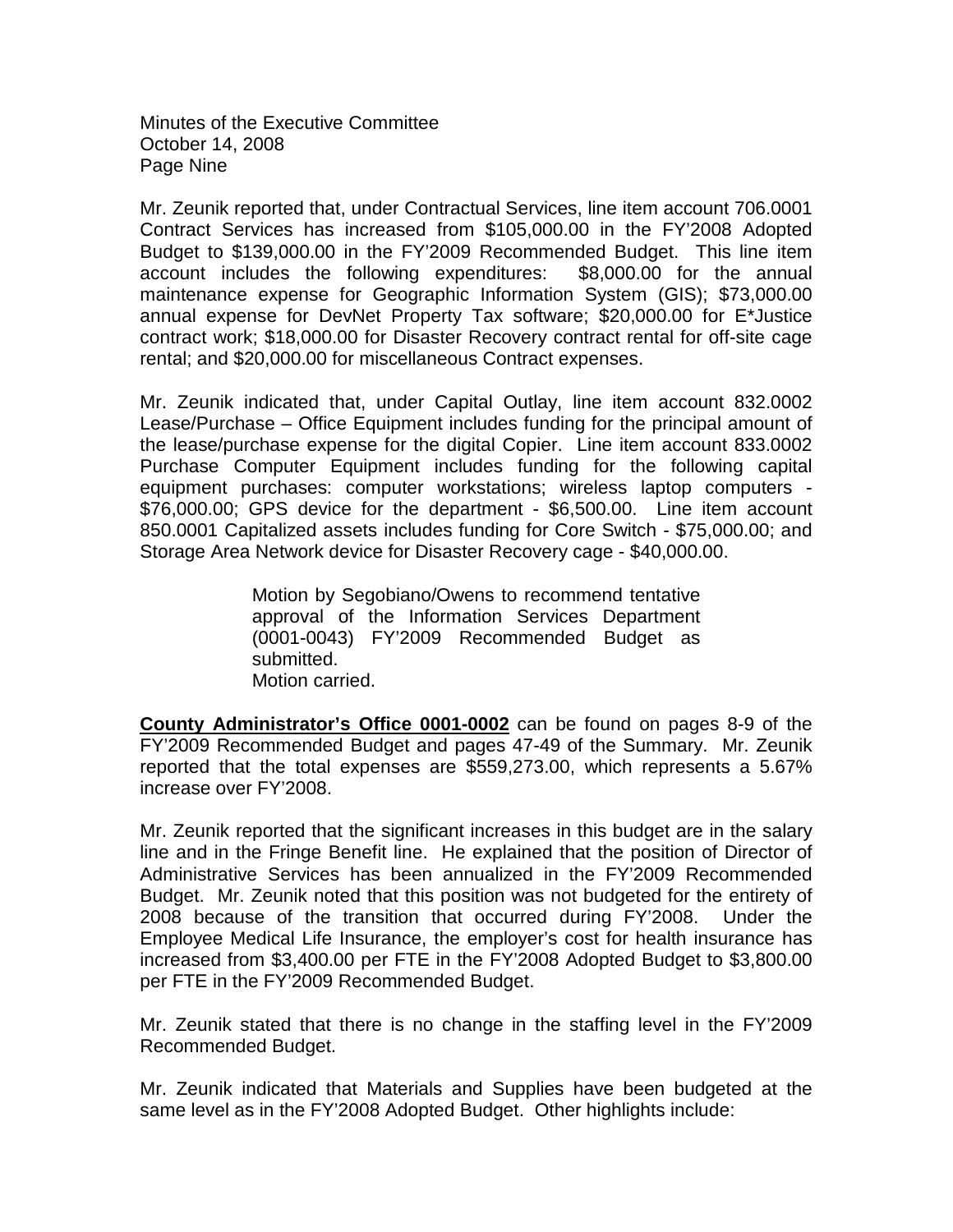Minutes of the Executive Committee October 14, 2008 Page Ten

- Under Contractual Services, line item account 715.0001 Advertising/Legal Notices has increased from \$2,500.00 to \$5,000.00. This increase is based on the anticipated increase in advertising costs and job recruitment advertisements as a result of the Early Retirement Incentive Program.
- $\triangleright$  Line item account 715.0001 Dues and Membership has increased from \$2,500.00 to \$4,000.00. This increase is based on the additional dues and membership expense for the professional staff in the office (e.g. GFOA, IPELRA, NACA, ICCMA).
- Line item account 784.0001 Auditing/Accounting has decreased from \$95,000.00 to \$90,000.00. This decrease is based on the contract awarded for the County's outside audit for FY'2008 and includes the separate audit of the Circuit Clerk's Office that is required under Illinois law.

Mr. Zeunik stated that, under Capital Outlay, line item account 832.0002 Lease/ Purchase Office Equipment includes funding for the lease/purchase cost for the digital copier in the County Board – County Administrator's Office.

> Motion by Segobiano/Gordon to recommend tentative approval of the County Administrator's Office (0001- 0002) FY'2009 Recommended Budget as submitted.

Mr. Segobiano stated that the total budget, as presented by Mr. Zeunik, shows a decrease of 2.12%. He pointed out that the Fringe Benefits increased 17.65%, which he previously discussed with Mr. Zeunik. Mr. Segobiano advised that the location of all of the specialists in McLean County has driven the cost of the County's health benefits up drastically.

Mr. Segobiano expressed his appreciation of Mr. Zeunik's effort with this budget and with the overall budget.

Chairman Sorensen called for a vote on the Motion.

Motion carried.

Chairman Sorensen presented the September 30, 2008 bills as recommended and transmitted by the County Auditor for payment. The Fund Total is \$265,747.36 and the Prepaid Total is the same.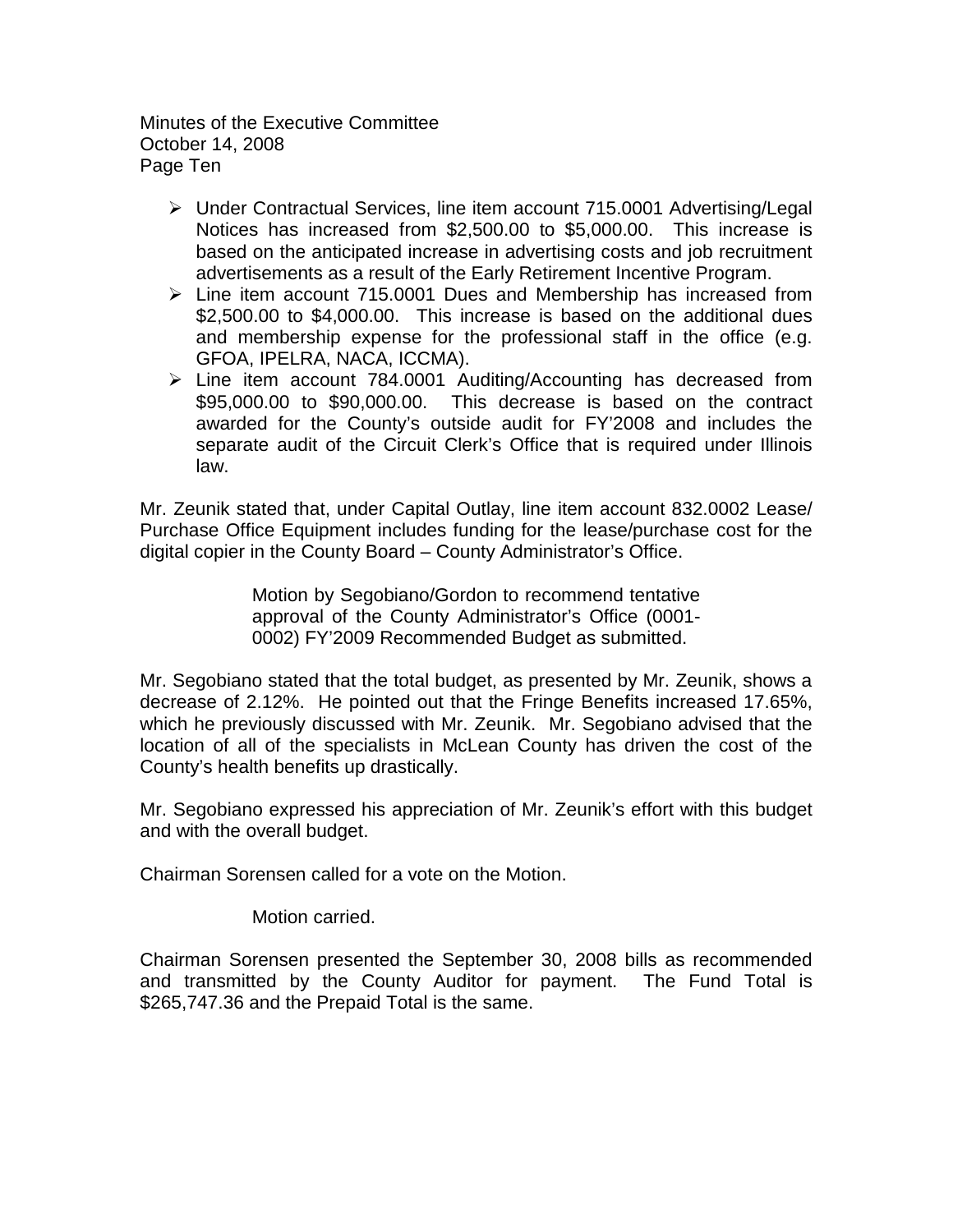Minutes of the Executive Committee October 14, 2008 Page Eleven

> Motion by Owens/Bostic to recommend approval of the Executive Committee bills for September 30, 2008 as presented to the Committee by the County Auditor. Motion carried.

Chairman Sorensen called for a motion to go into *Executive Session* to discuss a Personnel Issue.

> Motion by Segobiano/Owens to Recommend the Executive Committee go into *Executive Session* at 4:58 p.m. to discuss Personnel Matters with the Committee Members and the County Administrator. Motion carried.

> Motion by Segobiano/Owens to recommend the Executive Committee return to *Open Session* at 5:20 p.m. Motion carried.

Chairman Sorensen presented a request for approval of Retainer and Fee Agreement with the Law Office of Robert A. Kearney.

> Motion by Segobiano/Bostic to recommend Approval of Retainer and Fee Agreement with the Law Office of Robert A. Kearney. Motion carried.